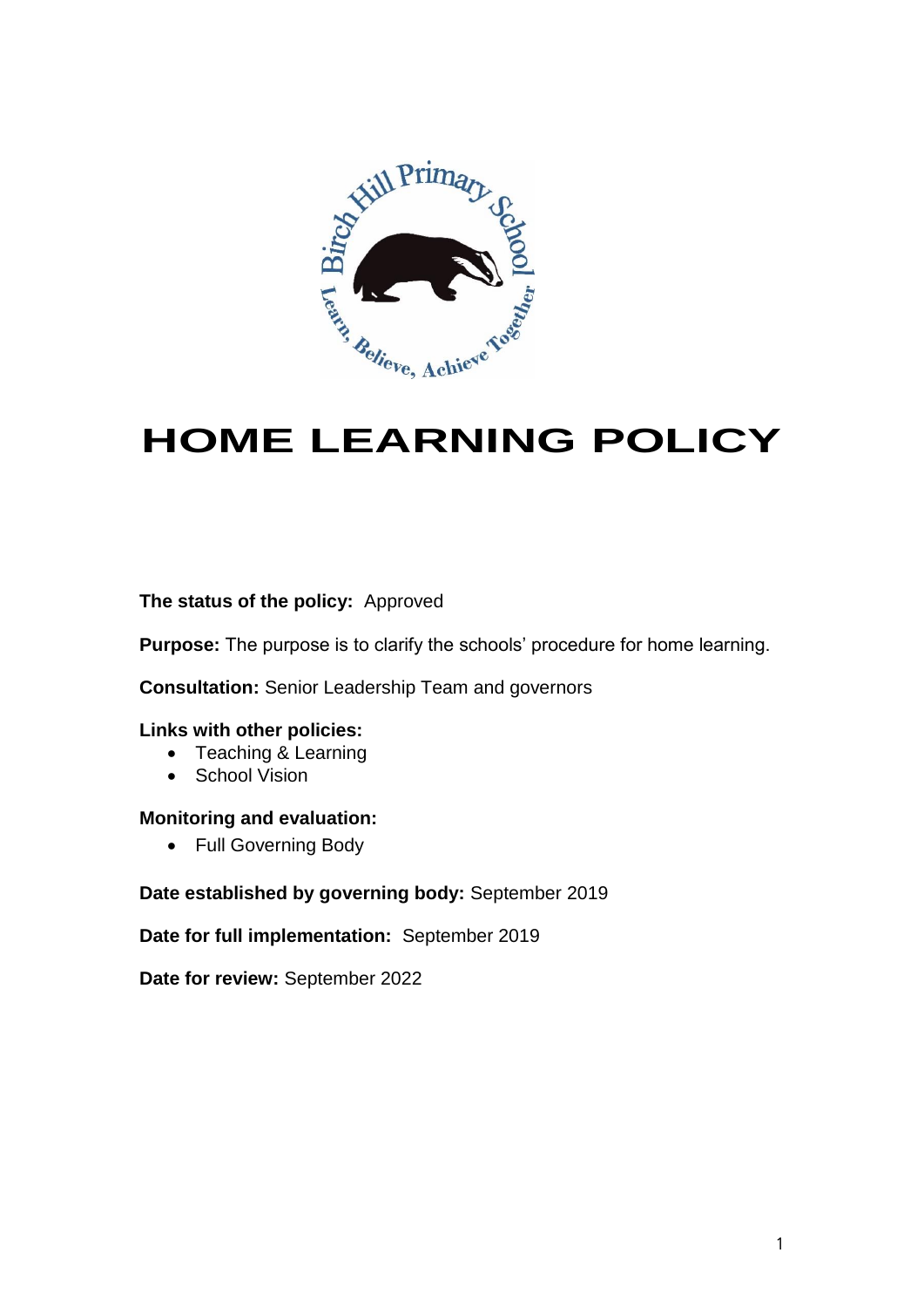# **contents**

| Home Learning - Our expectations Reception and Year 13 |  |
|--------------------------------------------------------|--|
|                                                        |  |
|                                                        |  |
|                                                        |  |
|                                                        |  |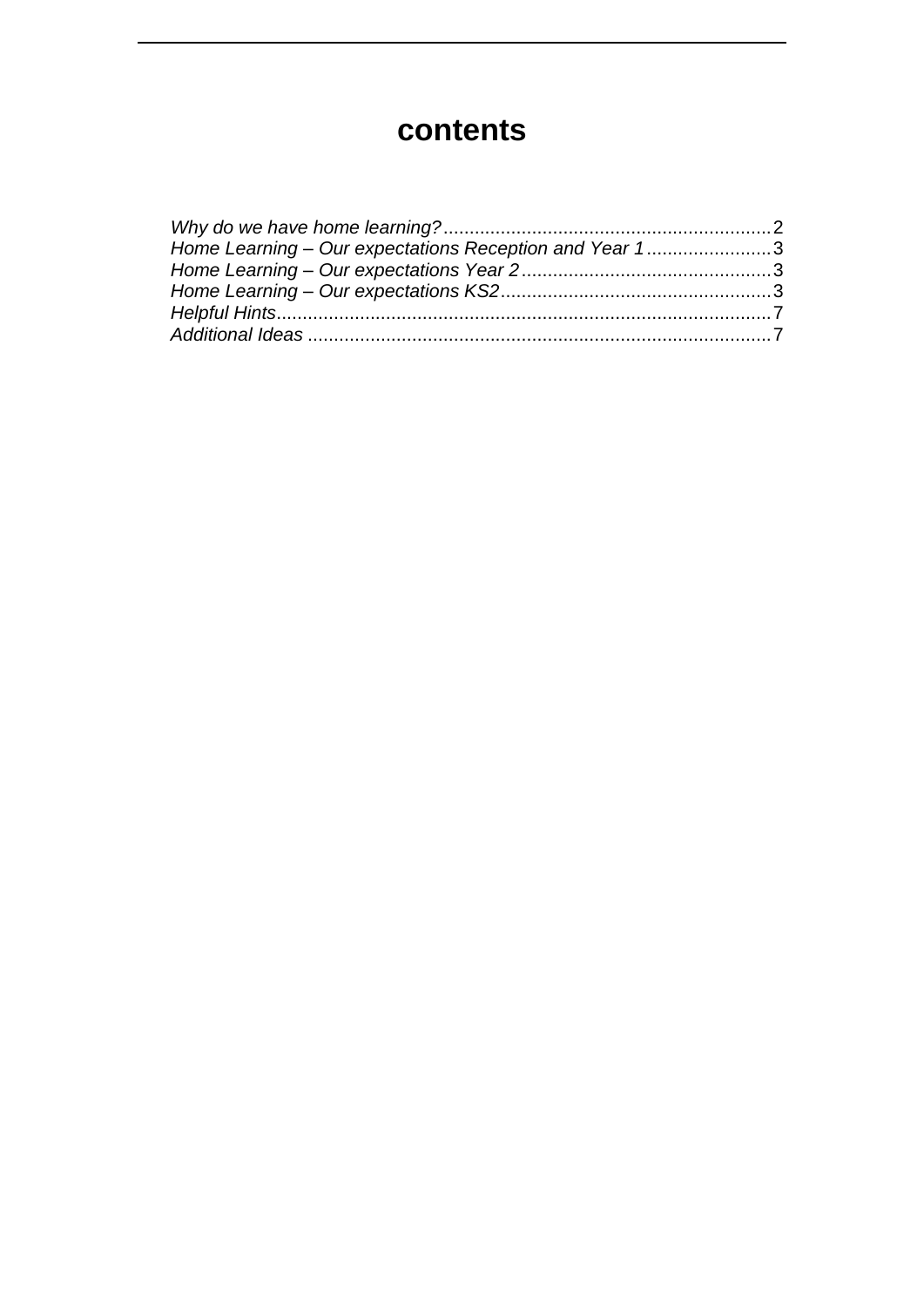# *Why do we have home learning?*

- To help to create good learning routines and behaviours
- To enable parents to be involved in their children's learning

#### *Home Learning – Our expectations Reception and Year 1*

#### **Reception**

- Book with sounds and sight vocabulary words to practise as and when ready
- Reading book as and when ready

#### **Year 1**

- Book with sounds and sight vocabulary words to practise
- Phonics lists for reading sounds
- Reading book: at least twice weekly
- Spelling book: weekly lists given and tested every Friday

#### *Home Learning – Our expectations Year 2*

Children will be expected to:

- learn a weekly list of spellings
- complete additional activities throughout at the year at the teacher's discretion
- read an appropriately levelled book from the reading scheme.
- FROM SEPT 2019 1/2 termly Home Learning Grid related to topics where the children can choose their own tasks

# *Home Learning – Our expectations*

# *Key Stage 2*

All children in KS2 will be expected to:

- read every night
- learn weekly spelling
- learn times tables, including division facts, every night.
- Complete either a home learning grid, which includes maths & science: cross curricular or a project each half term.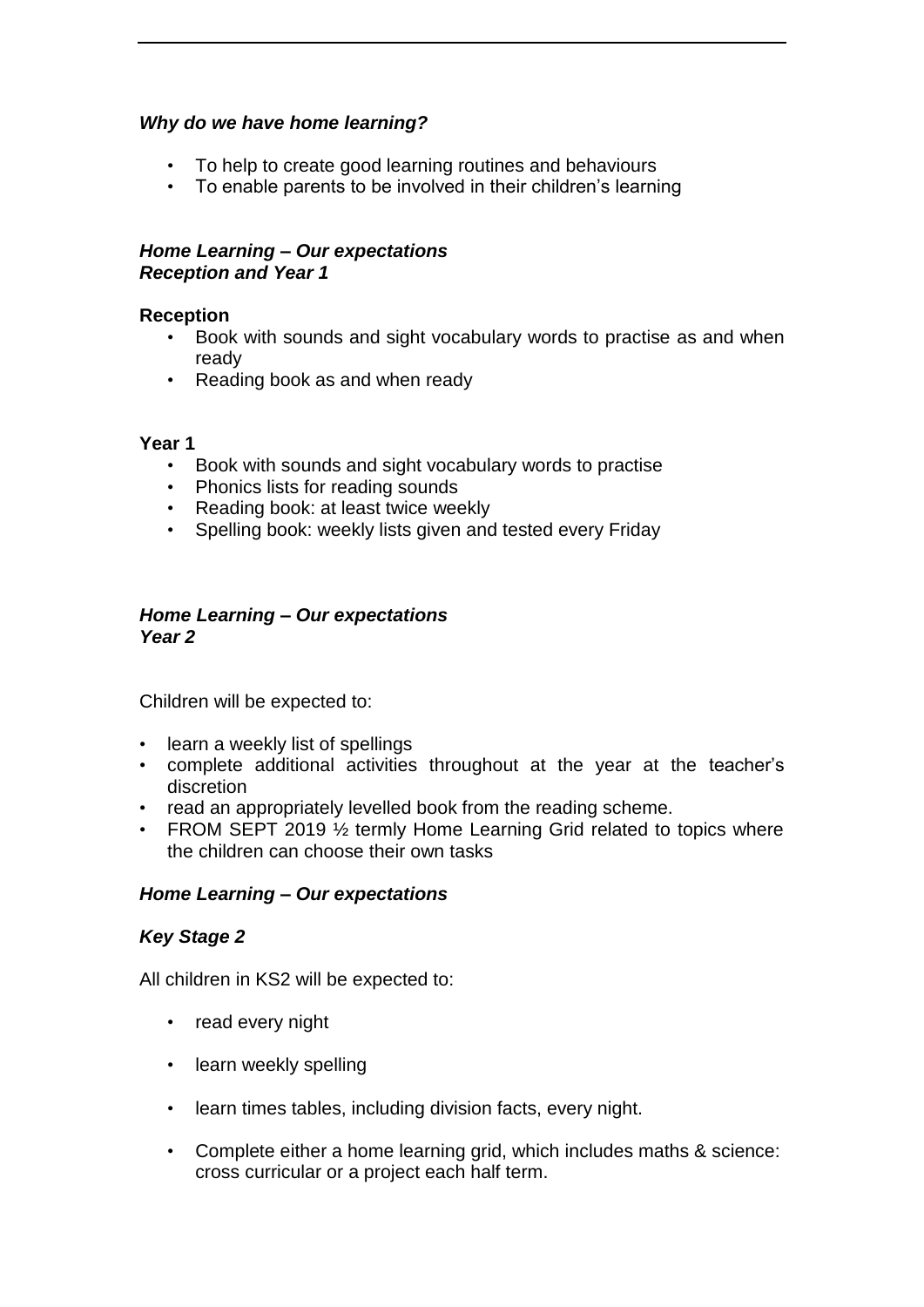# *Home Learning Grid* **This is an example of a Year 3 Home Learning Grid:**

| <b>Areas of Study</b>                                                                                                        | <b>Knowing</b><br>point                                                                                       | <b>Understanding</b><br>2 points                                                                                                         | <b>Applying</b><br>3 points                                                                   | <b>Analysing</b><br>4 points                                                                              |
|------------------------------------------------------------------------------------------------------------------------------|---------------------------------------------------------------------------------------------------------------|------------------------------------------------------------------------------------------------------------------------------------------|-----------------------------------------------------------------------------------------------|-----------------------------------------------------------------------------------------------------------|
| <b>Language &amp;</b><br><b>Communication -</b><br>Speaking,<br>listening, literacy,<br>English and other<br>languages       | Find and define<br>three weather<br>words                                                                     | Write a postcard<br>from a holiday<br>destination of<br>your choice,                                                                     | Record a tour<br>guide<br>presentation for<br>a visit on your<br>holiday.                     | Why do seasons<br>happen? Explain.<br>Does your holiday<br>country have the<br>same seasons?<br>Explain.  |
| <b>Health &amp;</b><br><b>Wellbeing -</b><br>Physical activity,<br>food, Personal/<br>Social/Emotional<br>development        |                                                                                                               | Find out what<br>vou needed to<br>prepare for your<br>holiday- Did you<br>need to have<br>injections, take<br>sun cream.<br>Explain why. | Write a typical<br>menu from a<br>meal that you<br>would eat on<br>your holiday.              | Write a journey<br>itinerary                                                                              |
| <b>Humanities and</b><br>Citizenship -<br>History,<br>Geography, RE,<br>Cultural, visits                                     | Label the<br>European<br>capitals. Mark on and ports in<br>your holiday<br>destination. (See<br>map provided) | Mark on a map<br>the main airports<br>Great Britain.                                                                                     |                                                                                               | Compare what the<br>weather was like in<br>your holiday<br>destination to the<br>weather here at<br>home. |
| <b>Science and</b><br><b>Technology -</b><br>Science, DT, Eco<br>issues                                                      | Label the water<br>cycle on the<br>sheet provided.                                                            | <b>Explain how rain</b><br>happens                                                                                                       | Make a rain<br>gauge (see<br>attached<br>suggestion) and<br>collect the water<br>for a month. | Make a weather<br>station (see attached<br>suggestion)                                                    |
| <b>Creative Arts-</b><br>Art, Design,<br>Drama, Music,<br>Dance                                                              | Find out what<br>the countries<br>national anthem<br>is. What is the<br>popular music<br>there?               |                                                                                                                                          | Draw the flag of<br>vour chosen<br>country                                                    |                                                                                                           |
| <b>Maths &amp; Problem</b> Write down the<br><b>Solving - Maths,</b><br><b>Thinking Skills,</b><br>Logic, Problem<br>solving | summer holiday<br>dates. How<br>many days<br>holiday did you<br>have this year?                               | Look at the<br>rainfall for the<br>summer holidays down your total<br>and draw a bar<br>chart.                                           | From your<br>itinerary write<br>travel times and<br>length of<br>journey.                     |                                                                                                           |

# **GUIDELINES**

• Children should choose a minimum of **6** activities, at least one from each row.

Their aim is to gain **more than 10** points over the half term.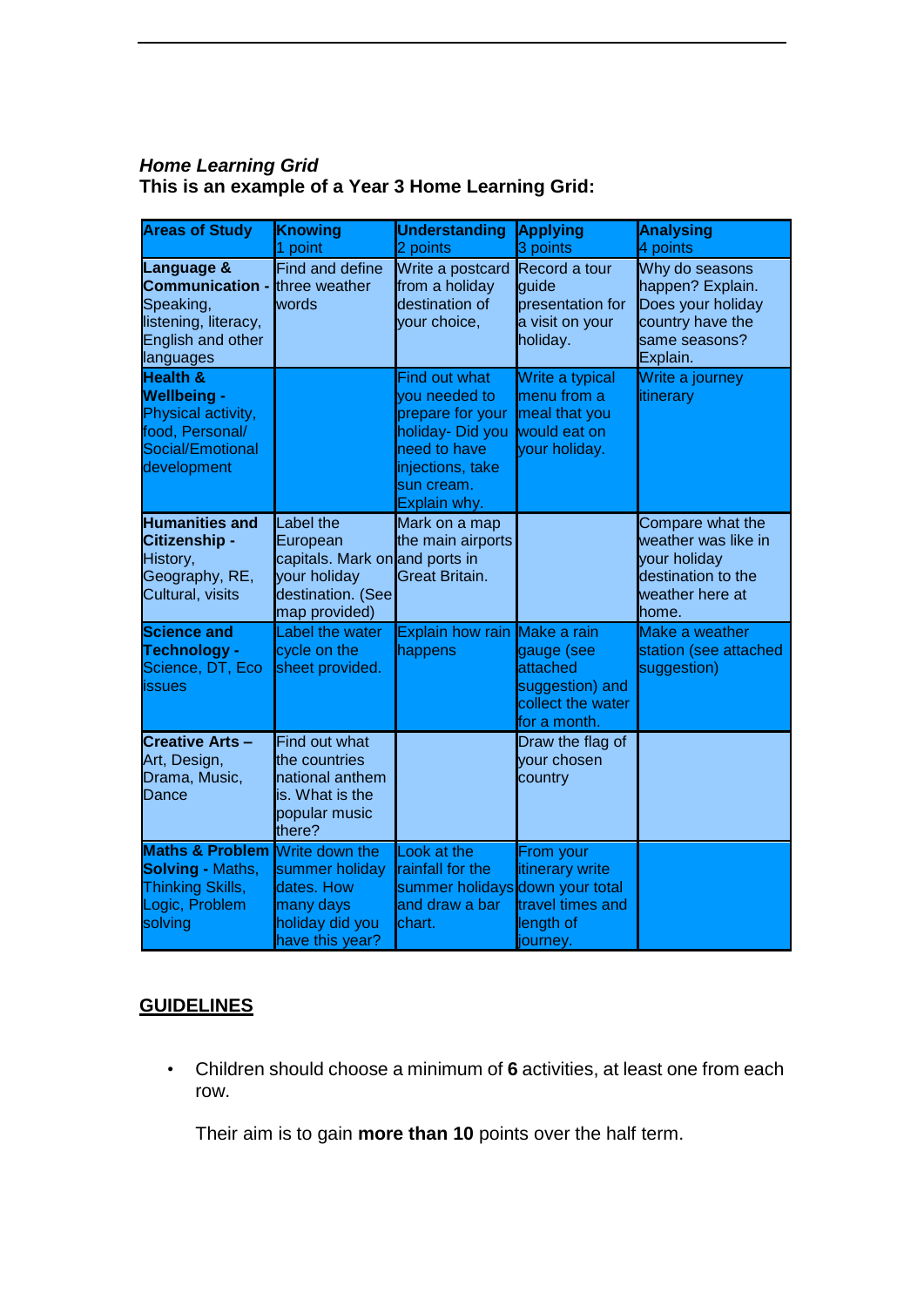- They can do a **maximum** of **2** activities from any one horizontal line to make up 10 points.
- They should have **evidence** of **all** the activities you choose.
- House points will be given for outstanding work.

# *Half Term Grid* **This is an example from Year 6:**

| Areas of<br>Study                                                                  | 1 point                                                                                                 | 2 points                                                                                                                 | 3 points                                                                                     | 4 points                                                                                                                                                 | 5 points                                                                                                      | 6 points                                                                                                    |
|------------------------------------------------------------------------------------|---------------------------------------------------------------------------------------------------------|--------------------------------------------------------------------------------------------------------------------------|----------------------------------------------------------------------------------------------|----------------------------------------------------------------------------------------------------------------------------------------------------------|---------------------------------------------------------------------------------------------------------------|-------------------------------------------------------------------------------------------------------------|
| Language/<br>Communication<br>Speaking,<br>listening, literacy                     | Create your own<br>family tree, going<br>back as far as<br>you can, working<br>with your family.        | Plan a story<br>about a Victorian<br>child like the<br>Antful Dodgen.                                                    | Write a diary<br>entry from the<br>point of view of a<br>Victorian child<br>who worked.      | Write a letter<br>from Lord<br>Shaftesbury to<br>persuade<br>Parliament to<br>reduce hours<br>worked by children.                                        | Create a<br>playscript<br>showing how hard<br>life was for<br>Victorian children                              | Read a book by a<br>famous Victorian<br>author. Write a<br>book report.                                     |
| Health &<br>Wellbeing<br>Physical activity,<br>food, PHSE                          | Create a<br>Victorian drill<br>routine.                                                                 | Using a skipping<br>rope record the<br>number of skips in<br>2 mins. Increase<br>this over a week<br>and record results. | Experience a<br>Victorian's way of<br>life - help your<br>parents with the<br>cleaning!      |                                                                                                                                                          | Follow a recipe to<br>make some.<br>Huntley & Palmer<br>biscuits.                                             | Research and<br>report on games<br>children played in<br>Victorian times                                    |
| Humanities and<br>Citizenship<br>History, R.E.<br>Geography, visits<br>Citizenship | Make a list of<br>objects in your<br>kitchen that<br>wouldn't have<br>been there in<br>Victorian times? | Using ICT create<br>a timeline<br>showing key<br>events during the<br>reign of Queen<br>Victoria.                        | Compare a<br>Victorian school<br>with your school<br>and present it as<br>a fact file.       | Research Victorian<br>buildings in Reading<br>Visit them and take<br>photos. Present<br>your photos,<br>annotating to show<br>Victorian<br>architecture. | Research and<br>write a report on<br>the 3 Bs of<br>Reading.                                                  | What acts did<br>governments pass<br>to help make<br>children's lives<br>better in the<br>Victorian period? |
| Science and<br>Technology<br>Science, DT                                           | How were houses<br>lit during<br>Victorian times?<br>What were the<br>problems?                         |                                                                                                                          | Explain how and<br>why 3 Victorian<br>inventors have<br>had an impact on<br>our lives today. | How were<br>bicycles<br>developed to<br>make them.<br>safer?                                                                                             | Write a report<br>showing how the<br>risk of infection in<br>hospital was<br>reduced in the<br>Victorian Era? | Create a detailed<br>Wiki about the<br>impact of<br>Isambard<br>Kingdom Brunel.                             |
| Creative Art<br>Art Design,<br>Drama, Music,<br>Dance                              | Research William<br>Morris patterns<br>Design a front<br>cover for his<br>biography.                    | Use flower<br>pressing to<br>create a<br>bookmark.                                                                       | Create a wooden<br>peg doll, giving it<br>appropriate<br>clothes.                            | Research & make a<br>Huntley & Palmer<br>Victorian biscuit<br>tin/box with a<br>detailed pattern.                                                        | Design a poster<br>to show the<br>punishments<br>Victorian children<br>faced.                                 | Perform your<br>playscript from<br>column 5 and<br>video the results.                                       |
| Maths and<br>Problem Solving<br>Maths, Thinking<br>Skills, Logic,                  | Draw some<br>Victorian brick<br>patterns. What<br>mathematical                                          | What is the<br>relationship<br>between shillings,<br>pounds and                                                          | Learn your 6,7<br>and $8 \times$ table so<br>you can recall<br>them at speed.                |                                                                                                                                                          | Create 5 word<br>problems set in<br>Victorian context<br>or using Victorian                                   | Complete the<br>Victorian Garden<br>Problem                                                                 |

# **Guidelines**

- Children should choose a minimum of 6 activities, at least one from each row. The aim is to gain at least 25 points over the half term. For every 2 points over 25 points they will receive 1 house point. The more points, the more house points they will receive.
- Children should have evidence of all the chosen activities. This could be written, photographic, video etc. Children are encouraged to be creative!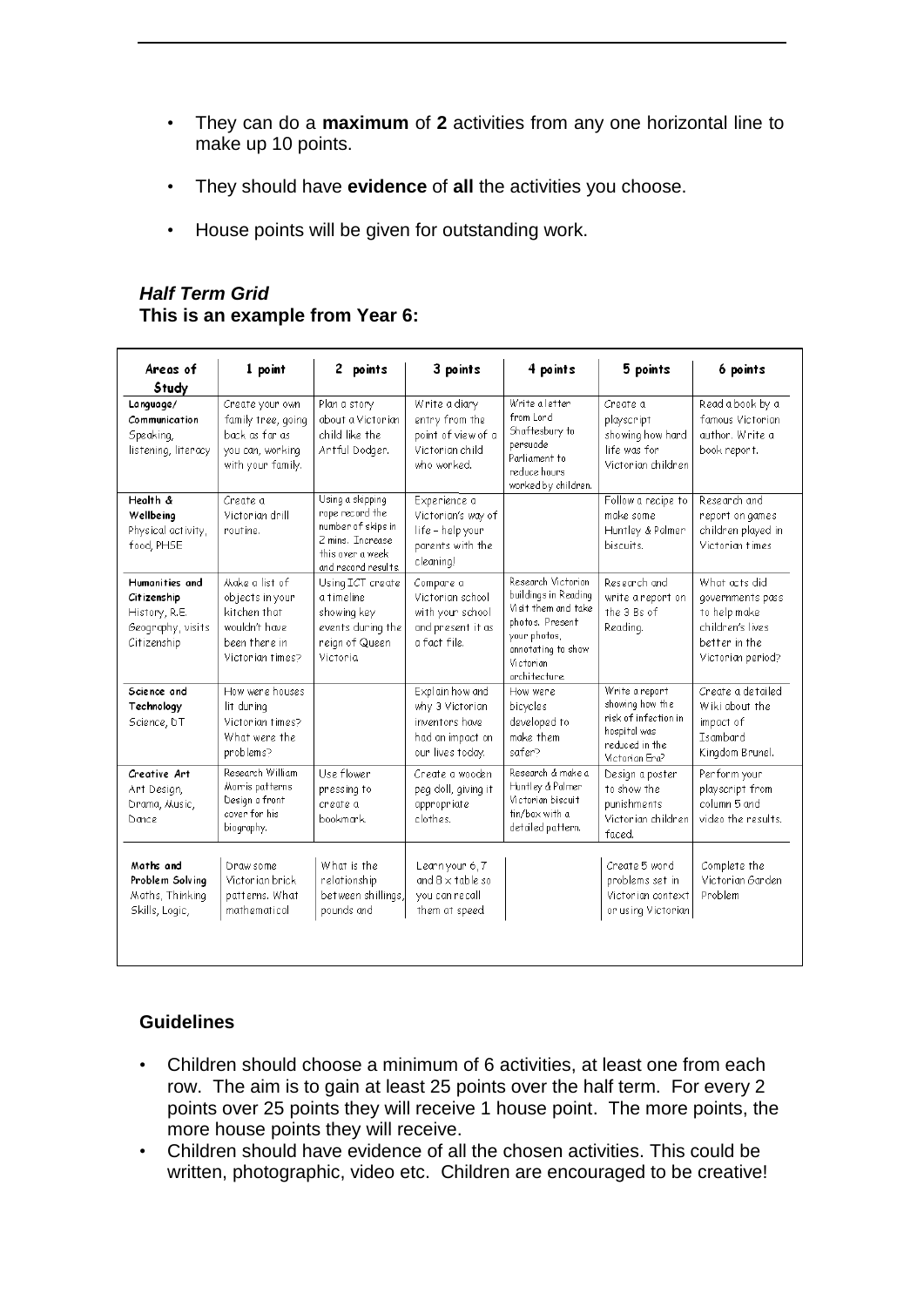- When they have completed an activity colour in the square it relates to, so they can keep an account of how many points they have.
- All Home Learning should be handed in by a specified date.
- Children will not get anything back or house points awarded until the beginning of following term.

#### *Half Term Project*

Sometimes children will be expected to complete a half-term project, instead of completing a grid.

This is an example of a Year 6 project:

*This ½ term you will be producing a project on William Shakespeare and one of the plays we are performing in the Shakespeare Festival. You will need to use research to complete your project as well as what you will learn at school.*

*This week you will be writing your introduction. There is further information attached to help you with your introduction.*

*You may use the computer to produce your project BUT YOU MAY NOT CUT AND PASTE INFORMATION FROM THE INTERNET. This project has got to be your own work. We will know if you have done this.*

*Although your project is not due in until we have set out in this pack what you should be doing each week, which will help you focus on different areas of your topic. Keep up with the activities each week or you will have a lot to do in the last week! There will be prizes for the best projects in the year.*

#### *Half Term Project – Further information*

#### *WEEK 1 – William Shakespeare Project INTRODUCTION*

*Things to Who he is? When in history he was alive? What has he done that makes him famous? Why is he special? What impact has he had on the world? Include; Pictures, family trees, etc to add interest* 

#### *WEEK 2 – William Shakespeare Project WILLIAM SHAKESPEARE'S LIFE*

*Things to include:- When and where was he born? Who were his parents? What did they do?*